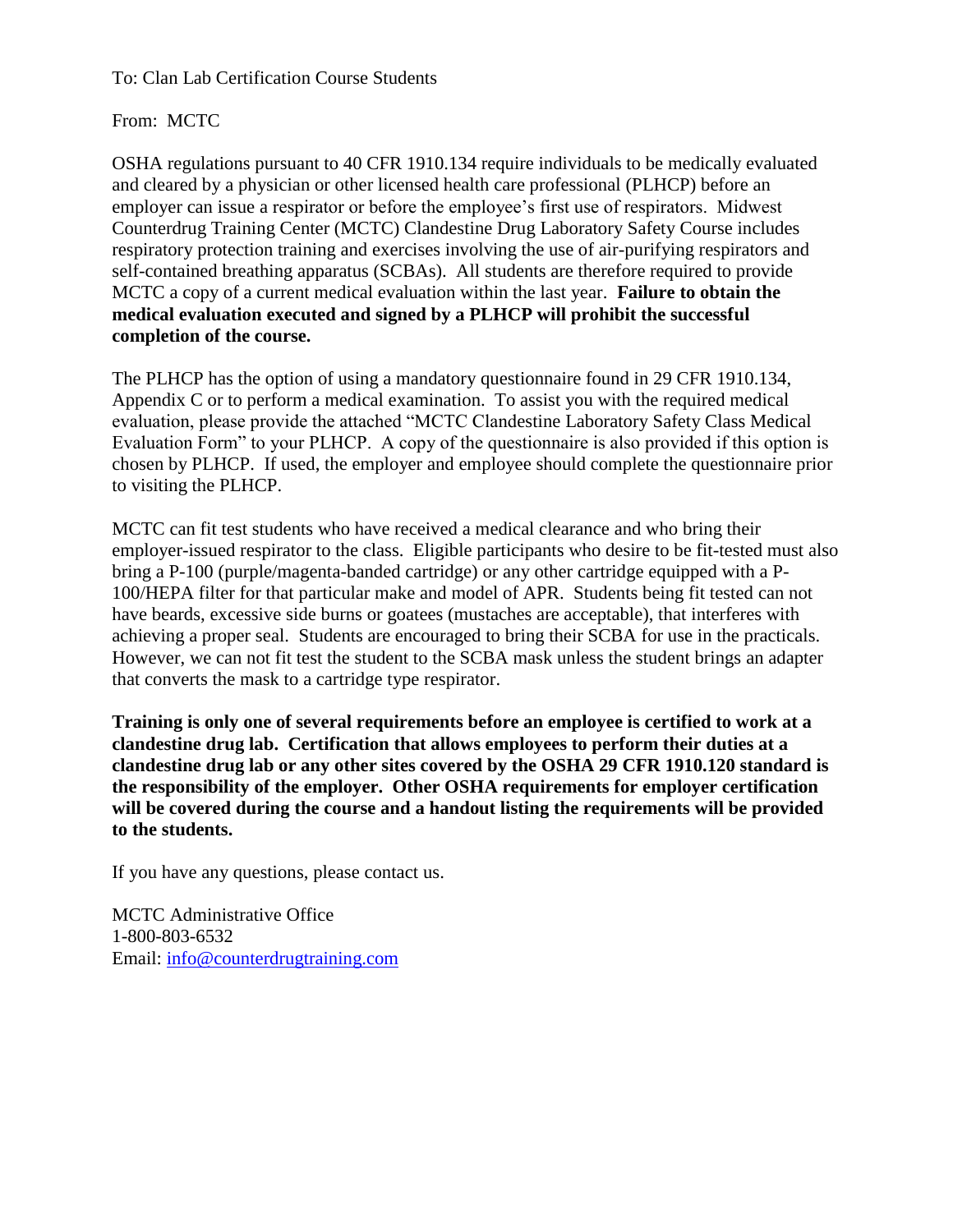## MCTC CLANDESTINE LABORATORY SAFETY TRAINING CLASS MEDICAL EVALUATION FORM

I \_\_\_\_\_\_\_\_\_\_\_\_\_\_\_\_\_\_\_\_\_\_\_\_\_\_\_ medically evaluated \_\_\_\_\_\_\_\_\_\_\_\_\_\_\_\_\_\_\_\_\_\_\_\_\_\_\_\_\_\_\_ and as a physician or licensed health care professional approve the use of a respirator as follows:

- The type and weight of the respirator to be used by the employee: Cartridge type, air purifying respirator and/or a self-contained breathing apparatus weighing approximately 30 lb
- The duration and frequency of respirator use: a maximum of two hours (for training exercises)
- The expected physical work effort: some bending, light lifting and walking short distances
- Additional protective clothing and equipment to be worn: Tyvek/Saranex chemical protective suit, inner & outer nitrile gloves, booties and fully taped.
- Temperature and humidity extremes that may be encountered: variable, weather and seasonal dependent.

The medical evaluation is based on (check as appropriate):

\_\_\_Questionnaire (from 29 CFR 1910.134 Appendix C) completed by the employer and employee

\_\_\_ Medical examination

| Medical professional |  |  |
|----------------------|--|--|
|----------------------|--|--|

Printed Name

**\*\*MCTC Students: Please scan/email this page only to [info@counterdrugtraining.com](mailto:info@counterdrugtraining.com) or fax it to 515-727-3613. This form is due to us by the Wednesday before the class begins\*\***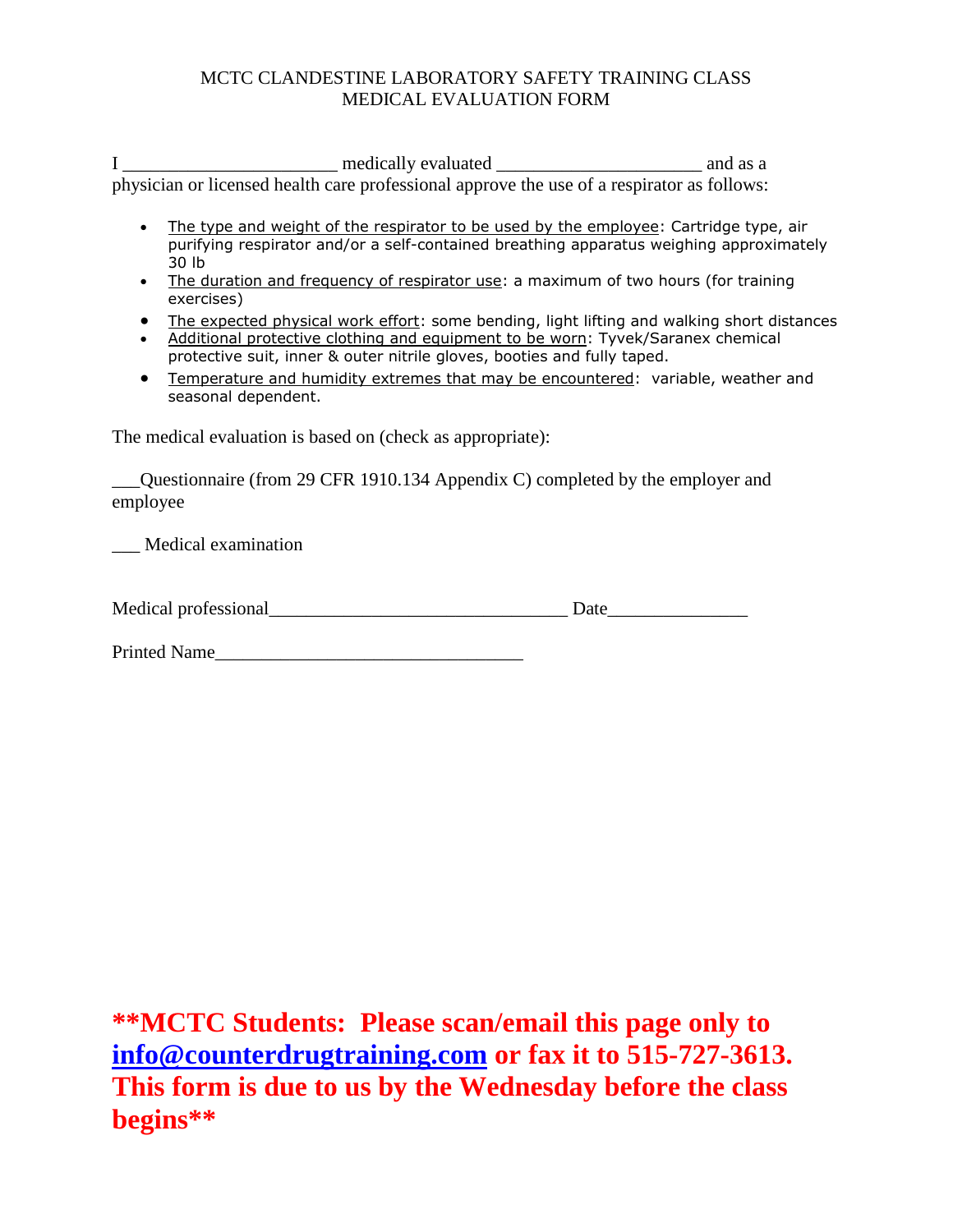## **OSHA Respirator Medical Evaluation Questionnaire Appendix C to Sec. 1910.134**

To the employer: Answers to questions in Section 1, and to question 9 in Section 2 of Part A, do not require a medical examination.

To the employee:

Your employer must allow you to answer this questionnaire during normal working hours, or at a time and place that is convenient to you. To maintain your confidentiality, your employer or supervisor must not look at or review your answers, and your employer must tell you how to deliver or send this questionnaire to the health care professional who will review it.

Part A. Section 1. (Mandatory) The following information must be provided by every employee who has been selected to use any type of respirator (please print).

| 4. Sex (circle one): Male/Female                                                                                                                                                                                                                                                                                                   |
|------------------------------------------------------------------------------------------------------------------------------------------------------------------------------------------------------------------------------------------------------------------------------------------------------------------------------------|
| 5. Your height: _______________ ft. ________________ in.                                                                                                                                                                                                                                                                           |
| 6. Your weight: ______________ lbs.                                                                                                                                                                                                                                                                                                |
|                                                                                                                                                                                                                                                                                                                                    |
| 8. A phone number where you can be reached by the health care professional who reviews this                                                                                                                                                                                                                                        |
| 9. The best time to phone you at this number: __________________________________                                                                                                                                                                                                                                                   |
| 10. Has your employer told you how to contact the health care professional who will review this<br>questionnaire (circle one): Yes/No                                                                                                                                                                                              |
| 11. Check the type of respirator you will use (you can check more than one category):<br>a. _________ N, R, or P disposable respirator (filter-mask, non-cartridge type only).<br>b. ________ Other type (for example, half- or full-facepiece type, powered-air purifying, supplied-<br>air, self-contained breathing apparatus). |
| 12. Have you worn a respirator (circle one): Yes/No                                                                                                                                                                                                                                                                                |
|                                                                                                                                                                                                                                                                                                                                    |
| <u> 1989 - Johann Stoff, amerikansk politiker (* 1908)</u><br>Part A. Section 2. (Mandatory) Questions 1 through 9 below must be answered by every<br>employee who has been selected to use any type of respirator (please circle "yes" or "no").                                                                                  |

1. Do you *currently* smoke tobacco, or have you smoked tobacco in the last month: Yes/No

- 2. Have you *ever had* any of the following conditions?
	- a. Seizures (fits): Yes/No
	- b. Diabetes (sugar disease): Yes/No
	- c. Allergic reactions that interfere with your breathing: Yes/No
	- d. Claustrophobia (fear of closed-in places): Yes/No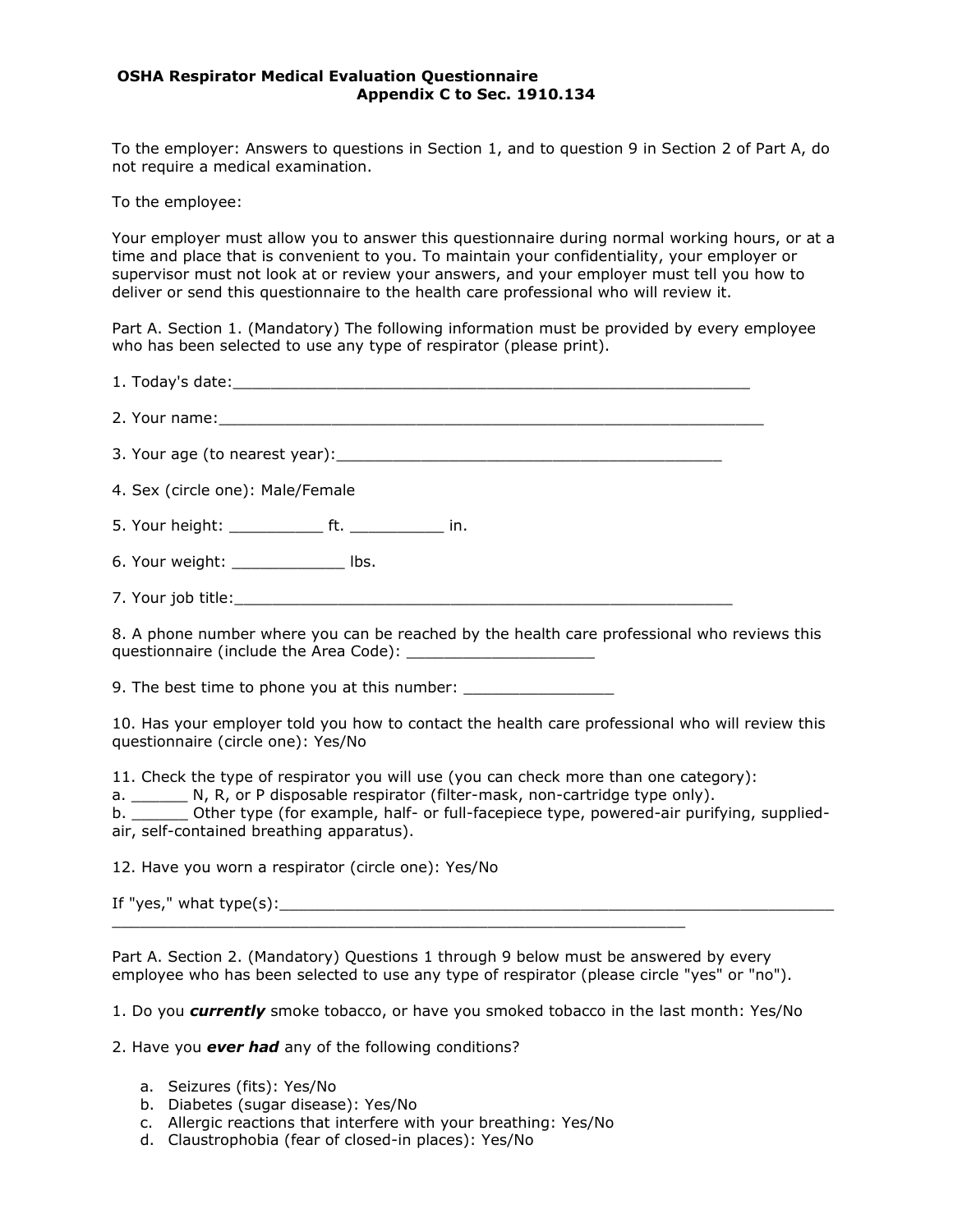- e. Trouble smelling odors: Yes/No
- 3. Have you *ever had* any of the following pulmonary or lung problems?
	- a. Asbestosis: Yes/No
	- b. Asthma: Yes/No
	- c. Chronic bronchitis: Yes/No
	- d. Emphysema: Yes/No
	- e. Pneumonia: Yes/No
	- f. Tuberculosis: Yes/No
	- g. Ilicosis: Yes/No
	- h. Pneumothorax (collapsed lung): Yes/No
	- i. Lung cancer: Yes/No
	- j. Broken ribs: Yes/No
	- k. Any chest injuries or surgeries: Yes/No
	- l. Any other lung problem that you've been told about: Yes/No
- 4. Do you *currently* have any of the following symptoms of pulmonary or lung illness?
	- a. Shortness of breath: Yes/No
	- b. Shortness of breath when walking fast on level ground or walking up a slight hill or incline: Yes/No
	- c. Shortness of breath when walking with other people at an ordinary pace on level ground: Yes/No
	- d. Have to stop for breath when walking at your own pace on level ground: Yes/No
	- e. Shortness of breath when washing or dressing yourself: Yes/No
	- f. Shortness of breath that interferes with your job: Yes/No
	- g. Coughing that produces phlegm (thick sputum): Yes/No
	- h. Coughing that wakes you early in the morning: Yes/No
	- i. Coughing that occurs mostly when you are lying down: Yes/No
	- j. Coughing up blood in the last month: Yes/No
	- k. Wheezing: Yes/No
	- l. Wheezing that interferes with your job: Yes/No
	- m. Chest pain when you breathe deeply: Yes/No
	- n. Any other symptoms that you think may be related to lung problems: Yes/No
- 5. Have you *ever had* any of the following cardiovascular or heart problems?
	- a. Heart attack: Yes/No
	- b. Stroke: Yes/No
	- c. Angina: Yes/No
	- d. Heart failure: Yes/No
	- e. Swelling in your legs or feet (not caused by walking): Yes/No
	- f. Heart arrhythmia (heart beating irregularly): Yes/No
	- g. High blood pressure: Yes/No
	- h. Any other heart problem that you've been told about: Yes/No
- 6. Have you *ever had* any of the following cardiovascular or heart symptoms?
	- a. Frequent pain or tightness in your chest: Yes/No
	- b. Pain or tightness in your chest during physical activity: Yes/No
	- c. Pain or tightness in your chest that interferes with your job: Yes/No
	- d. In the past two years, have you noticed your heart skipping or missing a beat: Yes/No
	- e. Heartburn or indigestion that is not related to eating: Yes/No
	- f. Any other symptoms that you think may be related to heart or circulation problems: Yes/No
- 7. Do you *currently* take medication for any of the following problems?